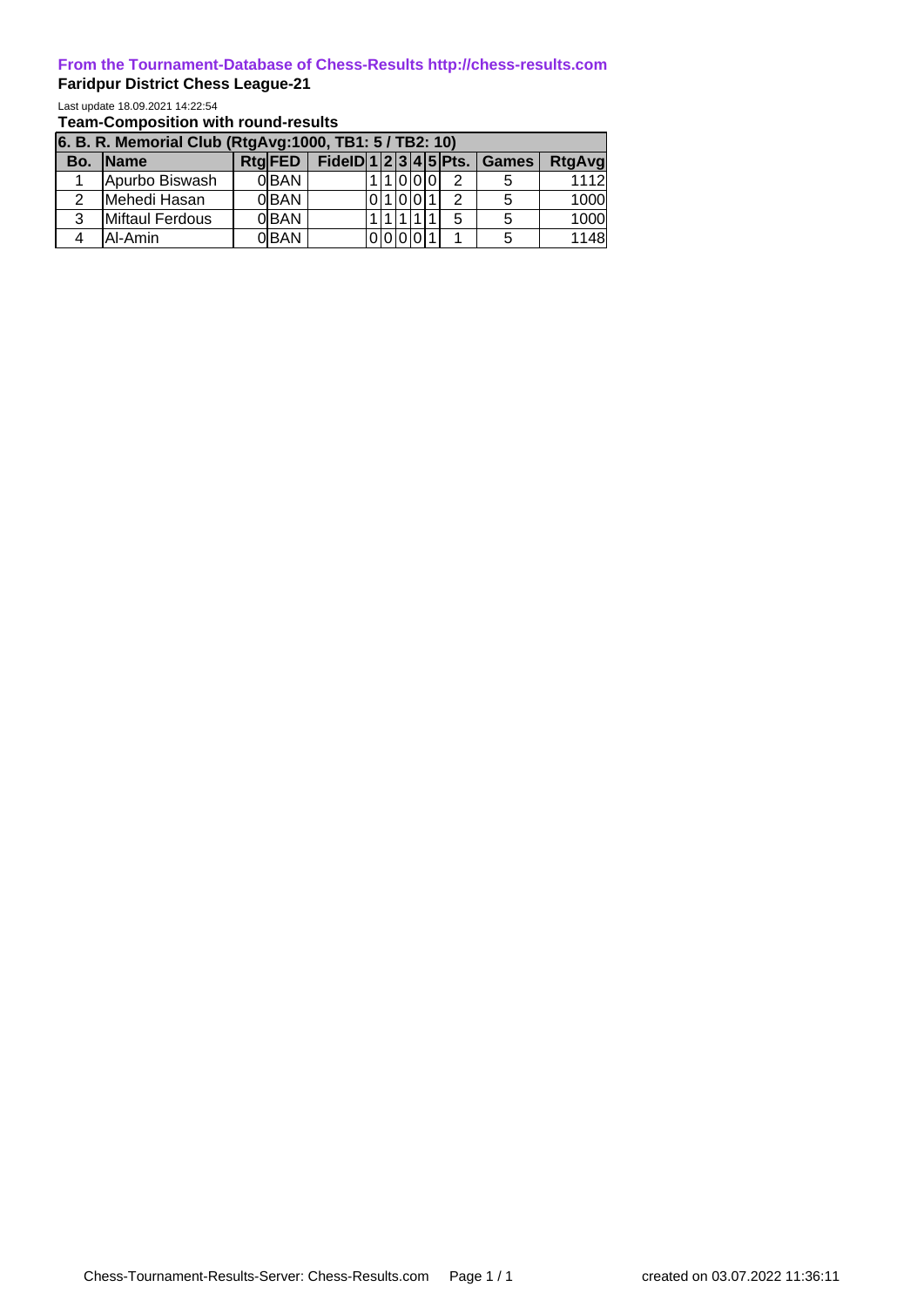## **Player info**

| Apurbo Biswash 0 BAN Rp:1040   |                 |                               |  |          |                |                |                |  |  |  |  |  |
|--------------------------------|-----------------|-------------------------------|--|----------|----------------|----------------|----------------|--|--|--|--|--|
| Rd.                            |                 | SNo Name                      |  | Rtg FED  | Pts.           | Res.           | Bo.            |  |  |  |  |  |
| 1                              | 11              | Aminul Islam                  |  | 0BAN     | $\overline{2}$ | s 1            | 1              |  |  |  |  |  |
| $\overline{2}$                 | 21              | Md Mostak Chowdhury           |  | 0BAN     | $\overline{2}$ | w <sub>1</sub> | 1              |  |  |  |  |  |
| $\overline{\overline{3}}$      | 16              | A.K.M. Rahmatullah Siddiki    |  | 0BAN     | 3              | w <sub>0</sub> | 1              |  |  |  |  |  |
| 4                              | 1               | Md Moinuddin                  |  | 1562 BAN | 4              | s <sub>0</sub> | 1              |  |  |  |  |  |
| 5                              | 46              | Mosharaf                      |  | 0 BAN    | 3              | w <sub>0</sub> | 1              |  |  |  |  |  |
| Mehedi Hasan 0 BAN Rp:928      |                 |                               |  |          |                |                |                |  |  |  |  |  |
| Rd.                            |                 | SNo Name                      |  | Rtg FED  | Pts.           | Res.           | Bo.            |  |  |  |  |  |
| 1                              | 12 <sub>2</sub> | Md Mohibul                    |  | 0BAN     | 3              | w <sub>0</sub> | $\overline{2}$ |  |  |  |  |  |
| $\overline{2}$                 | 22              | Md Masud Rana                 |  | 0BAN     | 3              | s <sub>1</sub> | $\overline{2}$ |  |  |  |  |  |
| $\overline{3}$                 | 17              | Md Rafikul Islam              |  | 0BAN     | 4              | s <sub>0</sub> | $\overline{2}$ |  |  |  |  |  |
| 4                              | $\overline{2}$  | Md Sazzad Hossain             |  | $0$ BAN  | 5              | w <sub>0</sub> | $\overline{2}$ |  |  |  |  |  |
| $\overline{5}$                 | 47              | Al Sajid                      |  | 0BAN     | $\overline{2}$ | s <sub>1</sub> | $\overline{2}$ |  |  |  |  |  |
|                                |                 | Miftaul Ferdous 0 BAN Rp:1800 |  |          |                |                |                |  |  |  |  |  |
| Rd.                            |                 | SNo Name                      |  | Rtg FED  | Pts.           | Res.           | Bo.            |  |  |  |  |  |
| 1                              | 13              | Md Raihan                     |  | 0BAN     | 3              | s <sub>1</sub> | 3              |  |  |  |  |  |
| $\overline{2}$                 | 23              | Md Enamul Hasan Chowdhury     |  | 0BAN     | 0              | w <sub>1</sub> | $\overline{3}$ |  |  |  |  |  |
| $\overline{3}$                 | 18              | Gazi Fariduzzaman             |  | $0$ BAN  | 3              | w <sub>1</sub> | $\overline{3}$ |  |  |  |  |  |
| 4                              | 3               | Md Moshiur Rahman             |  | 0BAN     | 4              | s <sub>1</sub> | $\overline{3}$ |  |  |  |  |  |
| 5                              | 48              | Yousuf                        |  | 0BAN     | $\mathbf{1}$   | w <sub>1</sub> | $\overline{3}$ |  |  |  |  |  |
| <b>Al-Amin</b><br>0 BAN Rp:908 |                 |                               |  |          |                |                |                |  |  |  |  |  |
| Rd.                            |                 | SNo Name                      |  | Rtg FED  | Pts.           | Res.           | Bo.            |  |  |  |  |  |
| 1                              | 14              | Md Mohibul Hasan Limon        |  | 0 BAN    | 3              | w <sub>0</sub> | 4              |  |  |  |  |  |
| $\overline{2}$                 | 24              | Md Rofikul Islam              |  | $0$ BAN  | 1              | s <sub>0</sub> | 4              |  |  |  |  |  |
| $\overline{3}$                 | 19              | Sheikh Md Mohsin              |  | 0BAN     | 3              | s 0            | 4              |  |  |  |  |  |
| 4                              | 4               | <b>Md Shakil</b>              |  | 1740 BAN | $\overline{5}$ | w <sub>0</sub> | 4              |  |  |  |  |  |
| $\overline{5}$                 | 49              | Rahat                         |  | 0BAN     | 1              | s <sub>1</sub> | 4              |  |  |  |  |  |